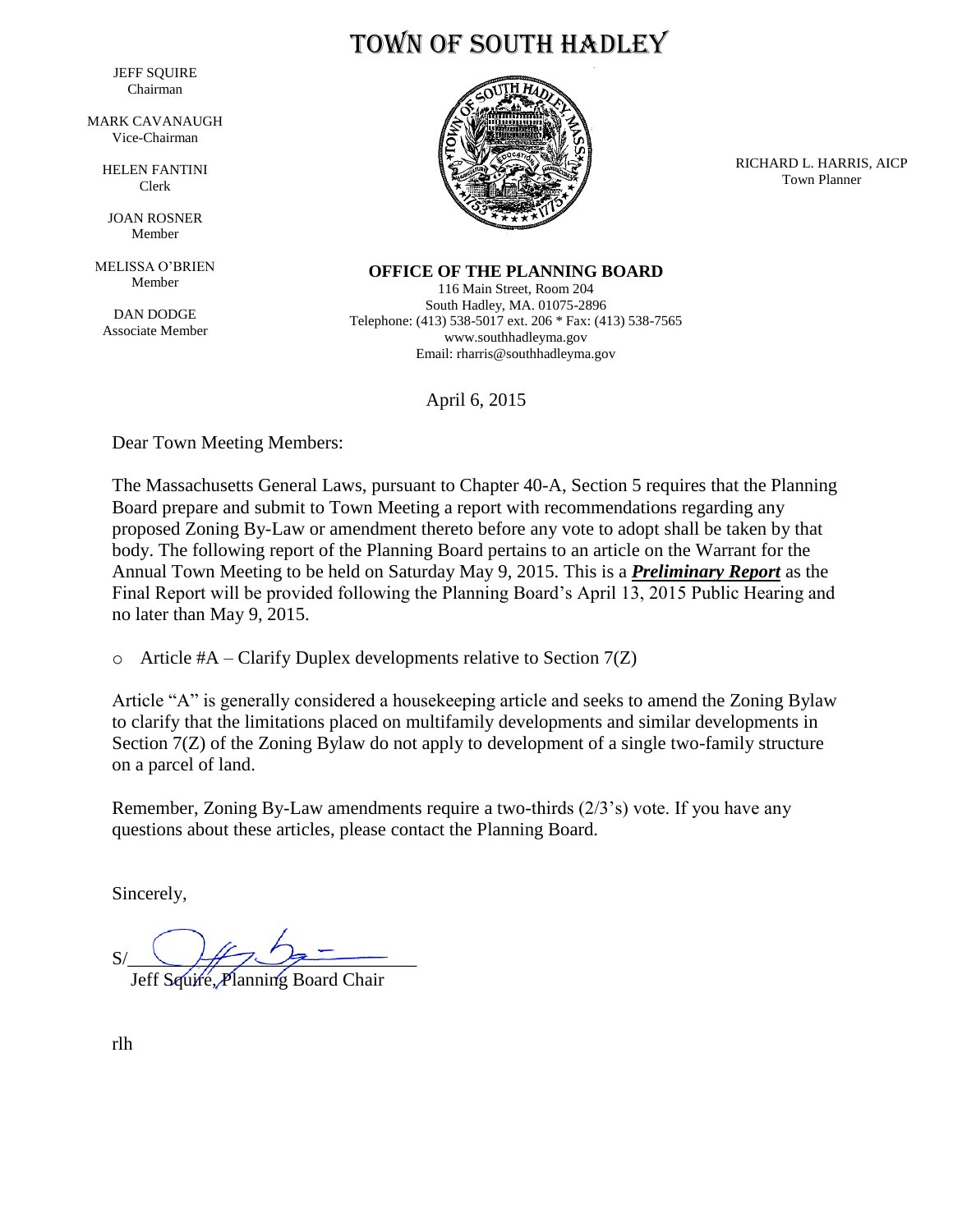## **May 2015 Town Meeting Proposed Planning Board Article A TWO-FAMILY DWELLING CLARIFICATION**

*PB Article A.* To see if the Town will vote to amend the Zoning By-Law in regard to Multi-Family and Multiple Dwellings by amending: **Section 7, SUPPLEMENTAL DISTRICT REGULATIONS**, Subpart **(Z) Multi-Family and Multiple Dwellings**, to clarify that the provisions of this Subpart (Z) do not apply to development of a single building with no more than two dwellings located therein on a single lot as detailed in the Planning Board's Report to Town Meeting or take any other action thereto.

The *proposed changes* are as follows:

1. In **Section 7, SUPPLEMENTAL DISTRICT REGULATIONS**, Subpart **(Z), Multi-Family and Multiple Dwellings** insert the words "building for" and "purposes" in the introductory sentence such that it would read as follows:

> All multi-family developments and developments with more than one *building for* dwelling *purposes* on a single parcel of land shall conform to the provisions provided below.

- 2. In **Section 7, SUPPLEMENTAL DISTRICT REGULATIONS**, Subpart (**Z)**, **Multi-Family and Multiple Dwellings** insert the words "building for" and "purposes" in the first sentence of paragraph "1"such that it and the remainder of the paragraph would read as follows:
	- 1. Allowable Unit Count. The permitted number of dwelling units in a multifamily building or development and developments with more than one *building for* dwelling *purposes* on a parcel shall not exceed the number permitted utilizing the methodologies established in Section 7J for land located within the Residence A-1, Residence A-2, and Agricultural districts, and on the dimensional table footnotes relating to the amount of lot area per dwelling unit for special permits in all other districts. Density bonuses may not be granted unless the development conforms to the Flexible Development process, procedures, and standards.

## **EXISTING PROVISIONS**

**Section 7, SUPPLEMENTAL DISTRICT REGULATIONS, Subpart (Z) Multi-Family and Multiple Dwellings**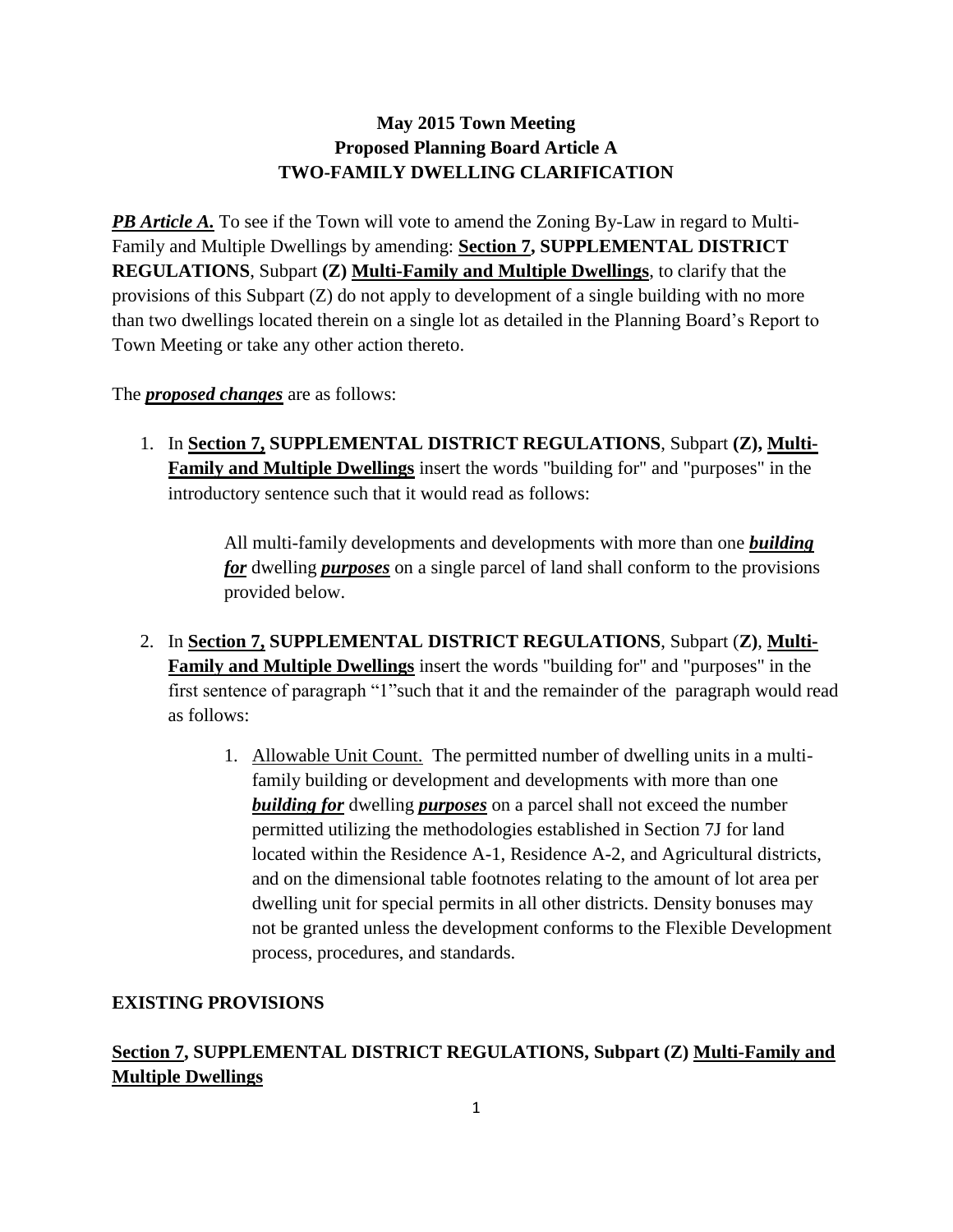All multi-family developments and developments with more than one dwelling on a single parcel of land shall conform to the provisions provided below.

- 1. Allowable Unit Count. The permitted number of dwelling units in a multi-family building or development and developments with more than one dwelling on a parcel shall not exceed the number permitted utilizing the methodologies established in Section 7J for land located within the Residence A-1, Residence A-2, and Agricultural districts, and on the dimensional table footnotes relating to the amount of lot area per dwelling unit for special permits in all other districts. Density bonuses may not be granted unless the development conforms to the Flexible Development process, procedures, and standards.
- 2. Front Entrances. Front entrances to multi-family buildings shall open onto sidewalks and streets or common public spaces and not onto parking lots. Multifamily buildings and developments shall create shared open spaces, which may be - but shall not be required to be - open to the general public, along a street or common green. Rear entrances and entrances for services and delivery may be from parking areas.
- 3. Conformity to Other Requirements. In all other respects, the layout and relationship of buildings to each other and to streets, public spaces, and parking areas shall be as provided in other applicable sections of this Bylaw as well as any design standards or guidelines adopted by the Planning Board.
- 4. Required Open Space. On parcels of at least two acres, multi-family developments and developments with more than one building for dwelling purposes on a single parcel of land shall include usable open space in the same proportion and character as required of developments under Section 7(J) of the Zoning Bylaw.
- 5. Exceptions.
	- a. Such uses located within the South Hadley Falls Overlay District shall not be subject to the Density or Open Space restrictions within this subpart 7(Z).
	- b. Developments for which a permit has been granted or which have been developed prior to May 10, 2014, shall not be subject to the provisions of this subpart  $7(Z)$ .
- 6. Parcels containing more than one building with a dwelling. A parcel may contain more than one building with a dwelling, provided the following conditions are satisfied:
	- a. Such use is identified as being as allowed within the subject zoning district in by Section 5(E) Use Regulations Schedule; and,